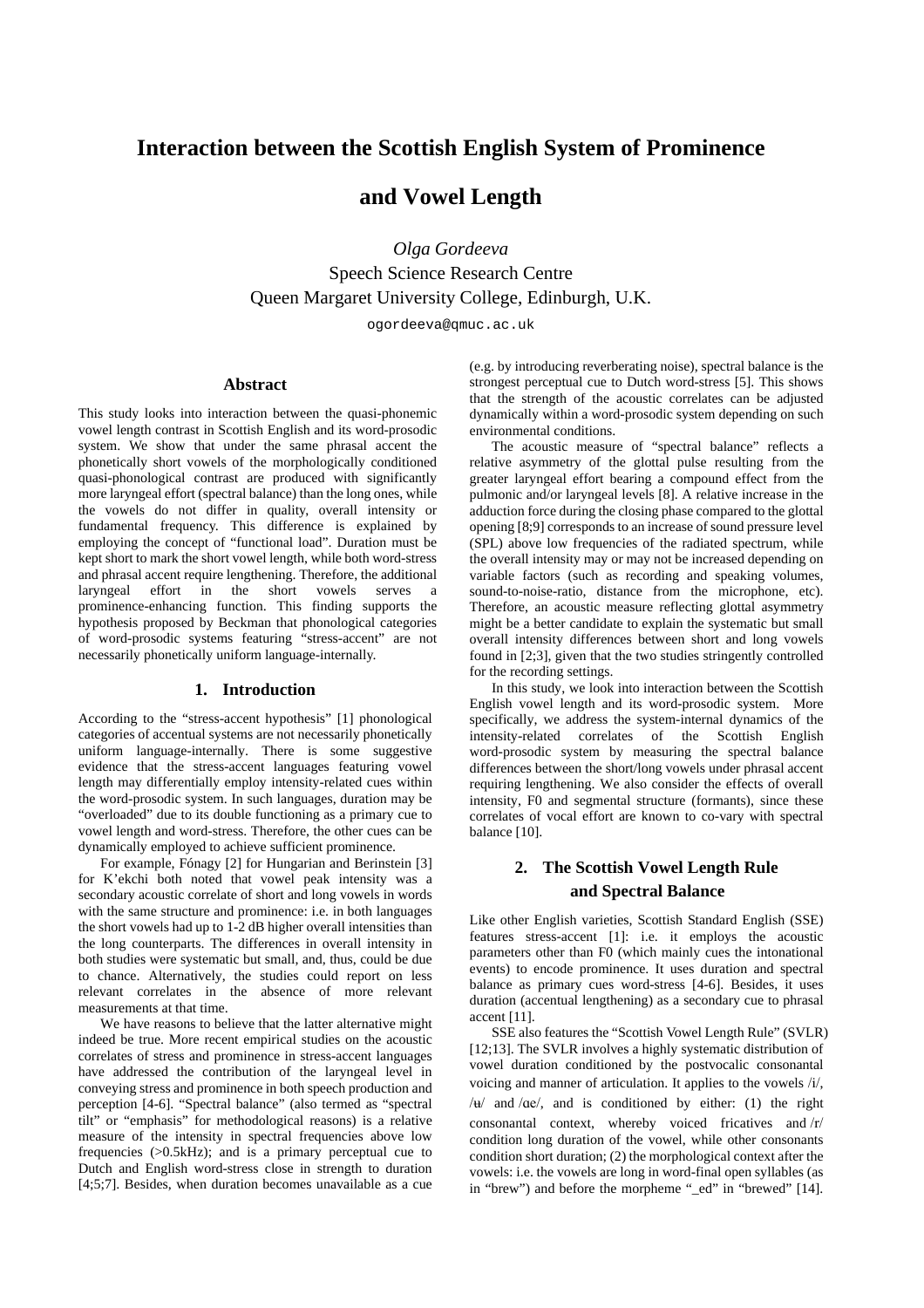The long monophthongs are about twice as long than the short ones [13;15].

The acoustic duration of vowels in SSE serves, thus, several (sometimes conflicting) functions. For example, the short vowel cannot be infinitely lengthened without interfering with the systemic shortness required by the SVLR, yet has to undergo lengthening both under word-stress and phrasal accent. It is possible that this durational "load" from the SVLR on prominence is resolved by employing other important acoustic correlates of the word-prosodic system.

In a cross-linguistic study of vocal effort involving four Scottish and four Russian adults, Gordeeva et al. [16] showed that in Scottish English the application of rule (1) in the vowel /i/ differentially affected the spectral balance of short and long vowels under phrasal accent, whereby the short vowels were produced with about 4 dB greater midfrequency RMS-power compared to the long ones. The speakers spent more laryngeal effort in producing the short accented vowel compared to the long one. However, in the study there was a confounding effect of the variable consonantal context (as in "sheep" versus "cheese").

In SSE, the differences between the application of the above Rules (1) and (2) also create a quasi-phonemic length contrast in a number of words such as "brood" /brud/ and "brewed" /bru:d/ [14]. This allows comparing short and long vowels in the same consonantal contexts. We can predict significant differences in spectral balance of the short and long vowels under phrasal accent, whereby the short vowels should be produced with greater laryngeal effort (spectral balance).

## **3. Materials**

Data were gathered from two female (Speaker 1 and 2) and one male speaker (Speaker 3) of Scottish Standard English. The recordings were made in a soundproof booth using ATM10a omnidirectional condenser microphone. The materials consisted of the minimal pair "rude" [rtd] versus "rued" [rtd] embedded in the carrier sentence "I can say \_\_\_ again". The carrier words were pronounced with a nuclear pitch accent. The subjects were instructed to maintain similar prominence across utterances. There were a total of 102 instances of both carrier words for all speakers, with about 18 instances of each word per speaker.

#### **4. Acoustic Measurements**

The data was digitised at a sampling rate of 11050 Hz and 16-bit quantisation. Vowel duration was labelled using PRAAT [17]. Spectral balance was automatically measured from the annotated vowel duration (Dur, ms). We used the methodology described in more detail in [16;18].

The spectral level (dB, SPL) was calculated in 600Hz-bands around F2 and F3 from the short term Discrete Time Fourier Transform (DTFT). A Hamming window of 46 ms was used to extract the speech signal samples. The spectral level is defined as 20 times the base-10 logarithm of the measured root-mean-square (RMS) value in a frequency band, relative to the maximum RMS value allowed by 16-bit quantisation. The spectral bands did not overlap. The mean RMS-power values (dB) were extracted for each band over the steady part of the vowel. The steady part was defined as 25% of the total vowel duration from the onset, and 40% to the offset, the minimum allowed duration of the steady part was set to 25 ms. The overall intensity (OI, dB) was measured the same way as in the spectral bands, with the difference that the RMS-power measurements covered all spectrum frequencies.

The raw RMS-power measurements in spectral bands around F2 and F3 were then corrected for the intra- and inter-speaker variability in overall intensity by subtracting the OI value of the token from its RMS-power around F2 and F3. We also corrected for the supralaryngeal effects due to formant shifts using [4;9]. This resulted in two normalised RMS-power measurements (dB): i.e. A2\* for F2 and A3\* for F3.

Additionally, we used F2 (Hz) and F3 (Hz) to control for any RMS-power differences due to differences in formant structure. We also used F0 (Hz) of the central frame of the vowel steady-state to control for potential influence of F0 on the intensity measurements.

#### **5. Statistical Analysis**

We investigated the main effect of the vowel length on the acoustic correlates of vocal effort in prominent syllables, and whether this effect was speaker-dependent. Therefore, we ran a multivariate analysis of variance ( $\alpha$  = .05) with DUR, OI, A2<sup>\*</sup>, A3\*, F2, F3, F0 as dependent variables and with "length" and "subject" as fixed factors.

## **6. Results**

The results are summarised in Table 1. The results showed a highly significant main effect of the factor "length" for the dependent variables DUR, A2\* and A3\*, and no significant main effect for the variables OI, F2, F3 and F0.

Table 1 *The results of the multivariate ANOVA.*

|                                 |             | Main effects |             |         |             |        |
|---------------------------------|-------------|--------------|-------------|---------|-------------|--------|
|                                 | Length      |              | Speaker     |         | Interaction |        |
|                                 | $(df=1,96)$ |              | $(df=2.96)$ |         | $(df=2.96)$ |        |
| Variable                        | F           | D            | F           | D       | F           | D      |
| Dur, ms                         | 320.3       | < 0.01       | 25.6        | < 0.01  | 17.2        | < 0.01 |
| $A2^*$ , dB                     | 11.3        | < 0.01       | 112.4       | < 0.01  | 0.7         | ns     |
| $A3^*$ , dB                     | 38.8        | < 0.001      | 258.9       | < 001   | 2.1         | ns     |
| OI. dB                          | 0.5         | ns           | 34.8        | < 0.01  | 3.3         | < 0.05 |
| F <sub>2</sub> , H <sub>z</sub> | 1.9         | ns           | 80.3        | < 001   | 3.4         | < 0.05 |
| F <sub>3</sub> , H <sub>z</sub> | 2.6         | ns           | 31          | < 0.01  | 2.5         | ns     |
| $F0$ , $Hz$                     | 0.9         | ns           | 1474        | < 0.001 | 0.5         | ns     |

This result confirms our prediction that the quasi-phonemic Scottish English vowel length triggers a differential employment of laryngeal effort (A2\* and A3\*) under phrasal accent. The acoustic duration is differentiated as a function of the length contrast. Other correlates of vocal effort (OI, F2, F3 and F0) are not significantly affected under these circumstances.

There is also a highly significant main affect of the factor "speaker" on all the dependent variables. This could be expected, since the three speakers had very different F0 means (see Table 2), and also varied in absolute formant values due to differences in vocal tract size. Furthermore, individual speaking volumes inevitably varied across the speakers, affecting all intensity-related parameters. Vowel duration differed reflecting the individual variation in producing the short and long vowels.

However, there were no significant "length\*speaker" interaction for the variables A2\* and A3\* that could affect our prediction. There was a significant interaction involving OI that is explained by the fact that Speaker 2 had on average lower OI on the long vowels than on the short ones, while the other speakers produced it the other way around (see Table 2).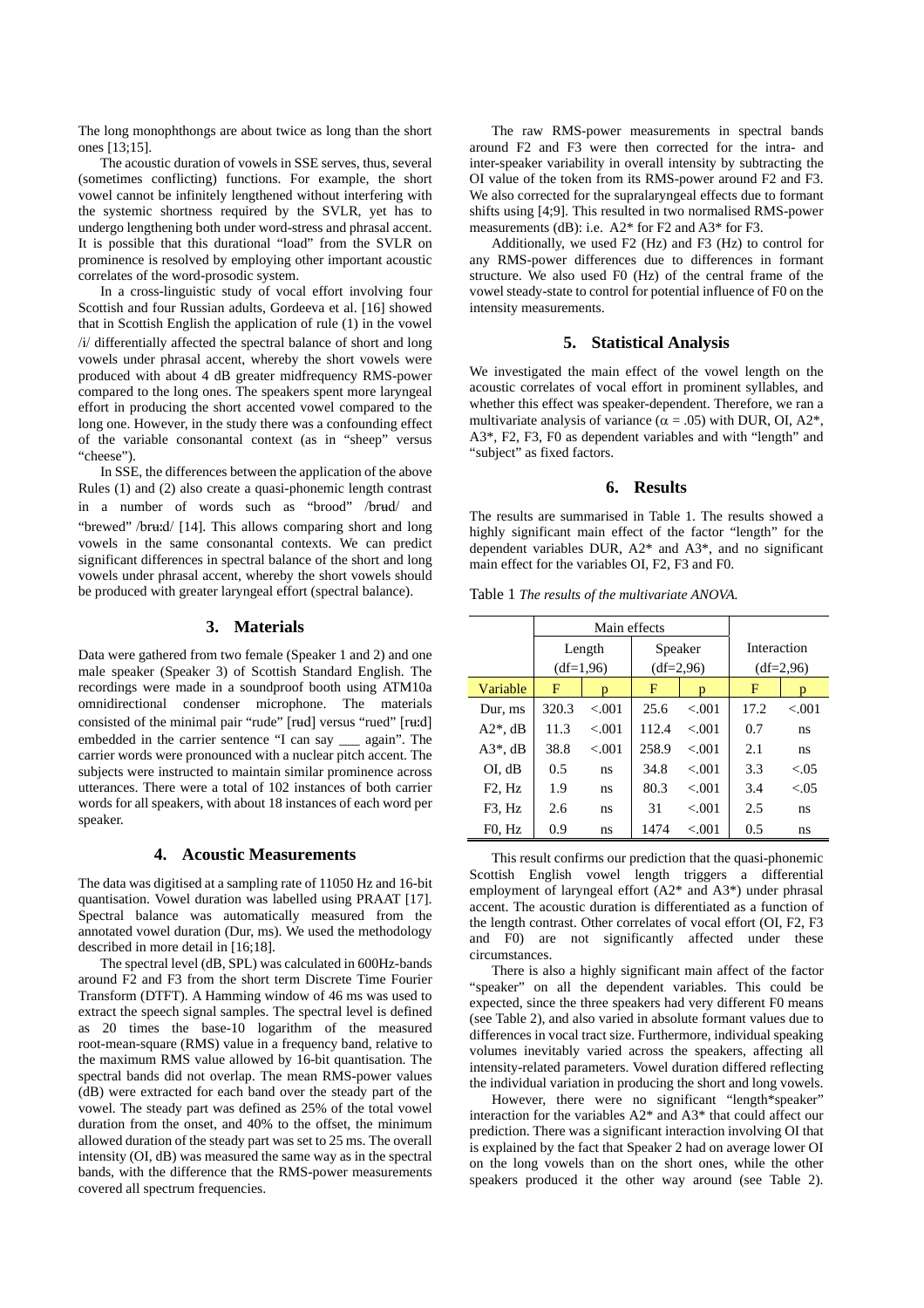Importantly, despite this speaker-dependent variability in overall intensity, the direction of the short/long differences in A2\* and A3\* remained systematically the same for all three speakers. The direction of the acoustic difference in A2\* between the short and long vowels for each of the speakers is represented in Figure 1. The figure illustrates that the subjects produced the short SSE vowel on average with a 3.3 dB greater RMS-power levels around F2 (A2\*) compared to the long one. For A3\*, the difference was in the same direction for all speakers, and the mean magnitude of the RMS-power difference was 5.3 dB.

Table 2 *Subject means for the seven acoustic variables in the short and long vowel length condition.*

|                                 | Speaker |       |       |       |       |       |  |  |  |
|---------------------------------|---------|-------|-------|-------|-------|-------|--|--|--|
|                                 | 1       |       | 2     |       | 3     |       |  |  |  |
| Variable                        | short   | long  | short | long  | short | long  |  |  |  |
| Dur, ms                         | 84      | 124   | 91    | 187   | 88    | 175   |  |  |  |
| $A2^*$ , dB                     | $-27$   | $-30$ | -19   | $-22$ | $-35$ | $-39$ |  |  |  |
| $A3^*$ , dB                     | $-34$   | $-40$ | $-17$ | $-20$ | $-35$ | $-42$ |  |  |  |
| OI, dB                          | $-23$   | $-22$ | $-20$ | $-21$ | $-24$ | $-23$ |  |  |  |
| F2, Hz                          | 1582    | 1477  | 1853  | 1848  | 1644  | 1667  |  |  |  |
| F <sub>3</sub> , H <sub>z</sub> | 2656    | 2682  | 2407  | 2387  | 2314  | 2466  |  |  |  |
| F0, Hz                          | 198     | 196   | 202   | 200   | 126   | 127   |  |  |  |

Figure 1 *Speaker means for the RMS-power around F2 for the short and long Scottish English vowel*  $\lceil H \rceil$ .



Figure 2 *Long-term average spectrum of all short (blue plain line)* and all long (red dashed line) tokens of  $\lceil H \rceil$  produced by *Speaker 3 (male).*



Figure 3 *Correlation between the measure A3\* (dB) and the duration of /* $\frac{1}{4}$  *(ms) for the three SSE speakers.* 



Figure 2 shows this effect on the long-term average spectrum of all "rude" and "rued" tokens produced by the Subject 3. It is clear that the two vowels (short and long) do not substantially differ in formant frequencies; yet the RMS-power levels of the short vowel (blue plain line) are higher in F2 and F3 and higher than those of the long one (red dashed line).

Additionally, Figure 3 shows the systematic negative correlation between the measure A3\* (dB) and vowel duration (ms) for each of the three speakers. This supports the idea that the laryngeal effort and vowel duration are interdependent correlates under phrasal accent.

The direction of the higher frequency RMS-power differences confirms our hypothesis that the SSE short prominent vowels are systematically produced with greater laryngeal effort than the long ones.

## **7. Discussion and Conclusions**

The aim of this study was to look into the dynamics of interaction between the quasi-phonemic vowel length in Scottish English and its word-prosodic system. We tested the hypothesis that Scottish English may differentially employ intensity-related correlates, such as spectral balance (A2\* and A3\*), within its word-prosodic system, since the acoustic correlate "duration" serves several (at times conflicting) functions. For example, such a "conflicting" situation as to duration arises when the short SVLR vowel has to undergo lengthening both under word-stress and phrasal accent**.**

The higher frequency  $(> 0.5kHz)$  intensity measures in this study reflect the asymmetry of the glottal pulse with the higher values of A2\* and A3\* corresponding to greater laryngeal effort. The results show that under phrasal accent the short vowels (in items "rude"  $[$ 'rud]) are systematically produced with 3 to 5 dB higher  $A2^*$  and  $A3^*$  than the long ones (in "rued" ['ru:d]). This effect is manifested in the absence of the confounding influence of the surrounding consonants; and it appears that the extent and the direction of the differences is very similar to those already observed in the post-vocalic consonantal conditioning of short/long SSE vowels [16].

The effect is not accompanied by any significant differences between tokens  $\lceil \nceil \text{red} \rceil$  and  $\lceil \nceil \text{red} \rceil$  in vowel quality, F0 or overall intensity. The absence of the significant effects in OI suggests that the differences in spectral balance have the origin in the